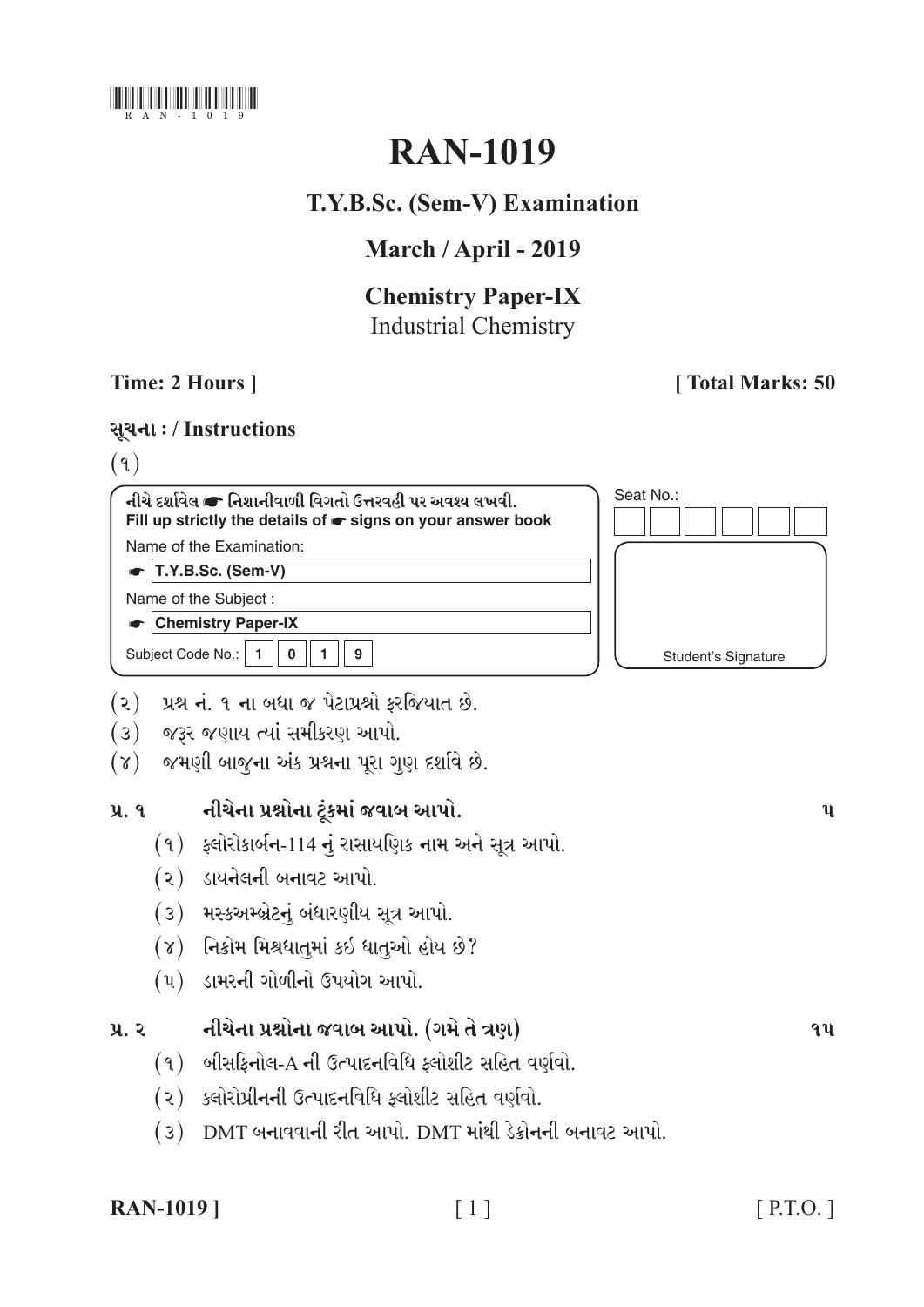- (૪) ડાઇફ્લોરો ઈથિનમાંથી ફ્રિયોન-12 ની ઉત્પાદનવિધિ ફ્લોશીટ સહિત વર્ણવો.
- (૫) ક્લોરોફ્લોરો હાઇડ્રોકાર્બનોના ઉપયોગો વર્ણવો.

#### નીચેના પ્રશ્નોના જવાબ આપો. (ગમે તે ત્રણ)  $\mathbf{u}$ ,  $\mathbf{3}$

- (૧) નાઇટ્રેટીંગ પક્રિયકો આપો. એસિટિલીનનું નાઇટ્રેશન ચર્ચો.
- (૨) વિસ્કોટકોની બનાવટમાં નાઇટેશન એકમ પધ્ધતિનો ઉપયોગ વર્ણવો.
- (૩) યોગ્ય ઉદાહરણ આપી એમોનોલિસીસ વડે એમિનેશન ચર્ચો.
- (૪) આઝોરંગક અને નાયલોનની બનાવટમાં એમિનેશન એકમ પધ્ધતિનો ઉપયોગ વર્ણવો.
- (૫) સલ્ફોનેશન પધ્ધતિઓ આપો. સલ્ફોનેશન પ્રક્રિયાથી ક્રિયાવિધિ આપો. સલ્ફોનેશન પક્રિયાથી રિસોર્સિનોલની બનાવટ આપો.

#### નીચેના પ્રશ્નોના જવાબ આપો. (ગમે તે ત્રણ)  $\lambda$ .  $\lambda$

- (૧) ટંગસ્ટનના રાસાયણિક ગુણધર્મો આપો.
- $(2)$  એસિડ અને આલ્કલાઈન પધ્ધતિ વડે TiO, બનાવવાની રીત વર્ણવો.
- (3) બેયર અને સરપેક પધ્ધતિ વડે એલ્યુમિનિયમ હાઇડ્રોક્સાઇડ બનાવવાની રીત વર્ણવો.
- (૪) મોલિબ્ડેનમના ઉપયોગો આપો.
- (૫) દિવાસળી અને બૂટ પોલિશ બનાવવાની રીત વર્ણવો.

### **ENGLISH VERSION**

### **Instructions:**

- (1) As per the instruction No. 1 of Page No. 1.
- $(2)$  All sub questions of O.1 are compulsory.
- (3) Give equations wherever necessary.
- (4) Figures to the right indicate full marks of the questions.

#### Answer the following questions in short.  $0.1$

- (1) Give chemical name and fomula of fluoro carbon-114.
- (2) Give preparation of dynel.
- (3) Give structural formula of musk ambrette.
- (4) Which metals are present in nichrome mix metal?
- (5) Give use of naphthalene balls.

#### $0.2$ Answer the following questions. (Any three)

- (1) Describe the manufacturing process of Bisphenol-A with flow sheet.
- (2) Describe the manufacturing process of Chloroprene with flow sheet.
- (3) Give method of preparation of DMT. Give preparation of Dacron from DMT.

 $9.11$ 

 $9<sub>u</sub>$ 

 $\overline{5}$ 

15